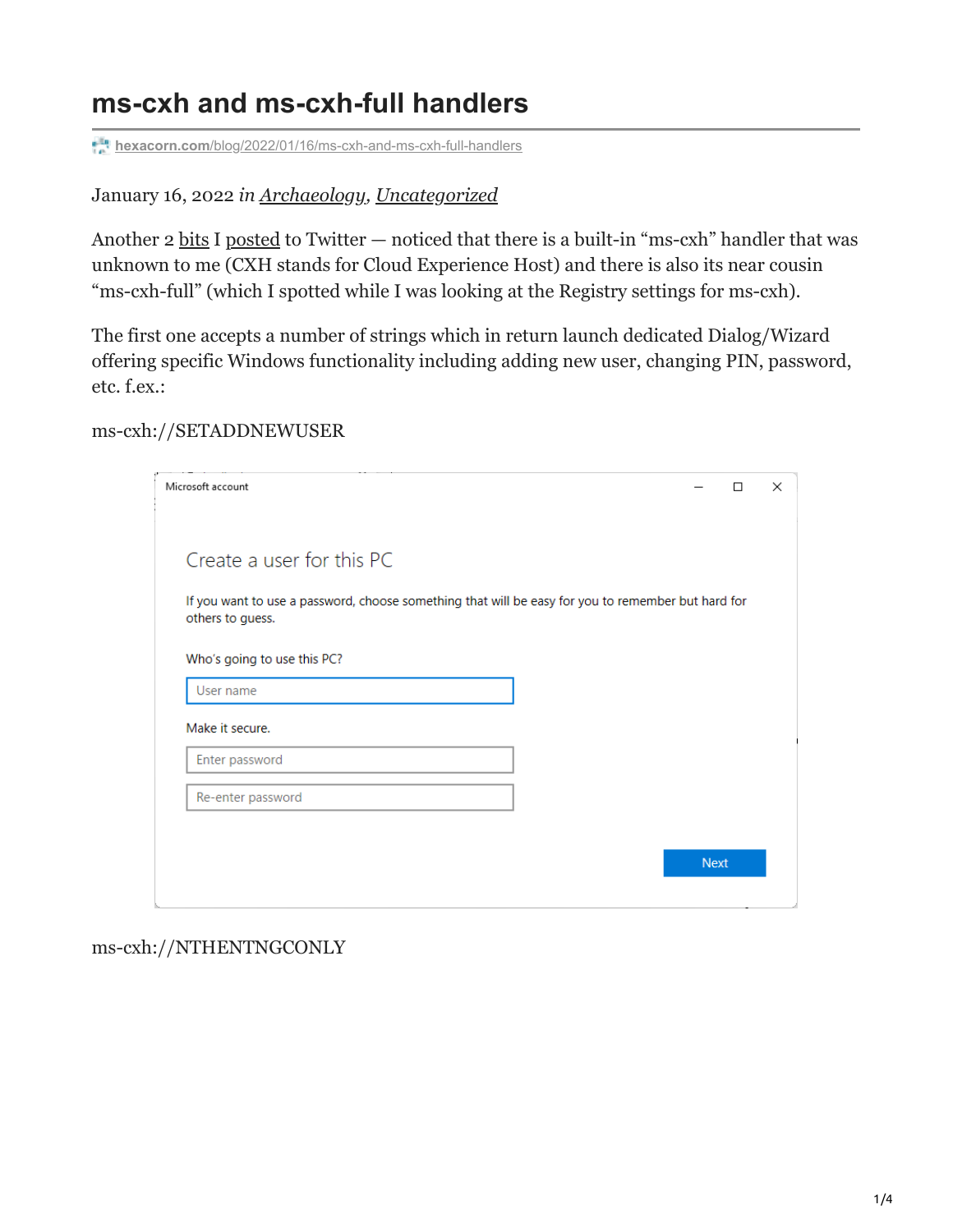

List of available strings I found in Windows binaries:

- ms-cxh://AADPINRESETAUTH
- ms-cxh://AADSSPR
- ms-cxh://AADWEBAUTH
- ms-cxh://FRX/AAD
- ms-cxh://FRX/INCLUSIVE
- ms-cxh://FRX/INCLUSIVE?start=OobeProvisioningStatus
- ms-cxh://FRX/TEAMEDITION
- ms-cxh://FRXRDXINCLUSIVE
- ms-cxh://MOSET/AADLOCAL
- ms-cxh://MOSET/CONNECTTOWORK
- ms-cxh://mosetmamconnecttowork?mode=mdm&username=%s&servername=%s
- ms-cxh://mosetmdmconnecttowork
- ms-cxh://MOSETMSA
- ms-cxh://MOSETMSALOCAL
- ms-cxh://MSACFLPINRESET
- ms-cxh://MSACFLPINRESETSIGNIN
- ms-cxh://MSACXSIGNINAUTHONLY
- ms-cxh://MSACXSIGNINPINADD
- ms-cxh://MSACXSIGNINPINRESET
- ms-cxh://MSAPINENROLL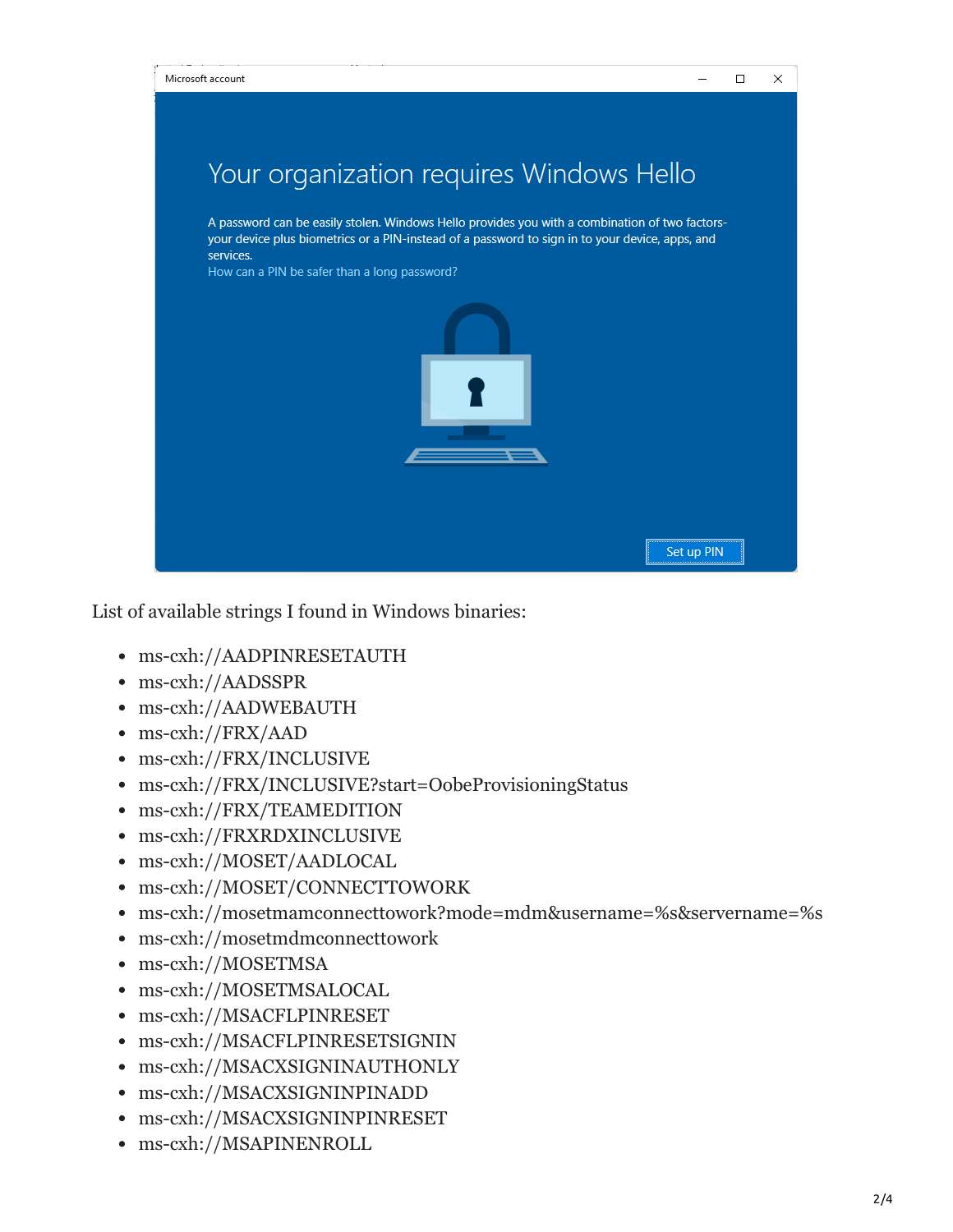- ms-cxh://MSAPINRESET
- ms-cxh://MSARDX
- ms-cxh://MSASSPR
- ms-cxh://NTH
- ms-cxh://NTH/AADRECOVERY
- ms-cxh://NTHAADNGCFIXME
- ms-cxh://NTHAADNGCONLY
- ms-cxh://NTHAADNGCRESET
- ms-cxh://NTHAADNGCRESETDESTRUCTIVE
- ms-cxh://NTHAADNGCRESETNONDESTRUCTIVE
- ms-cxh://NTHAADORMDM?ngc=enabled
- ms-cxh://NTHENTNGCFIXME
- ms-cxh://NTHENTNGCONLY
- ms-cxh://NTHENTNGCRESET
- ms-cxh://NTHENTNGCRESETDESTRUCTIVE
- ms-cxh://NTHENTORMDM
- ms-cxh://NTHENTORMDM?ngc=enabled
- ms-cxh://NTHNGCUPSELL
- ms-cxh://NTHPRIVACY
- ms-cxh://RDXRACSKUINCLUSIVE
- ms-cxh://SCOOBE
- ms-cxh://SCOOBE%ws
- ms-cxh://SCOOBE/UPGRADE
- ms-cxh://SETADDLOCALONLY
- ms-cxh://SETADDNEWUSER
- ms-cxh://SETCHANGEPWD
- ms-cxh://SETPHONEPAIRING
- ms-cxh://SETPHONEPAIRING?scenarioId=SwiftKeyCloudClipboard
- ms-cxh://setsqsalocalonly
- ms-cxh://TSET/ADDFAMILY
- ms-cxh://WLT
- ms-cxh://WLTUC

When I tested ms-cxh-full – I just ran opened "ms-cxh-full://foo" from Run dialog box and it messed up the desktop of the test system by blocking any window from being visible/interactive (with some exception for Taskbar, and Taskbar previews). Interestingly, when I posted it  $@SoloCarry6$  and  $@cyb3rops$  [pointed](https://answers.microsoft.com/en-us/windows/forum/all/my-laptop-shows-a-black-screen-and-wont-load/8615b723-c9a7-430b-91da-1bc3b76f7f4d) me to some other posts on the internet where people ran "ms-cxh-full://0" and got their desktop locked. Since no one knew how to disable it, here's a quick solution:

- Press  $WIN+R$  this will open invisible Run dialog box
- Run "taskkill /f /im UserOOBEBroker.exe" this will terminate the "UserOOBEBroker.exe" process.